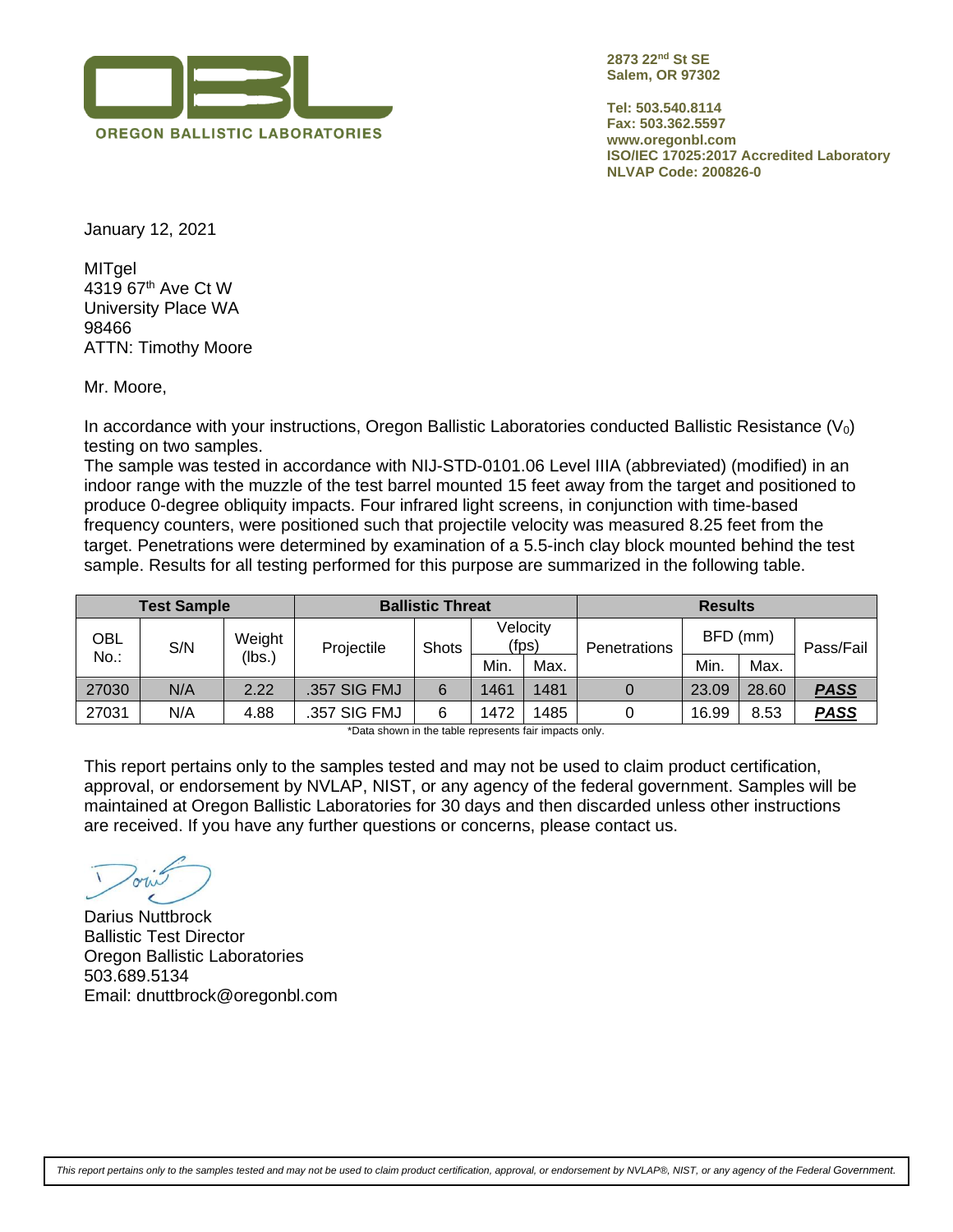

## **BALLISTIC RESISTANCE TEST - V<sub>0</sub>**

**MIT Gel**

**Customer:**

| <b>OREGON BALLISTIC LABORATORIES</b>                                                                                                                                                                                                                                                                                                                                                                                                                                                                                                                                                                                                                                              |                                                                                             |                                       |                                                          |                                                          |                                   |                                   |                                                         |                                                                                                              | OBL ID#:<br>27030<br>Date Rcv'd: 1/11/2021<br>1/11/2021<br><b>Test Date:</b><br><b>Purchase Order:</b> |                                                        |                      |                |                |                |  |  |
|-----------------------------------------------------------------------------------------------------------------------------------------------------------------------------------------------------------------------------------------------------------------------------------------------------------------------------------------------------------------------------------------------------------------------------------------------------------------------------------------------------------------------------------------------------------------------------------------------------------------------------------------------------------------------------------|---------------------------------------------------------------------------------------------|---------------------------------------|----------------------------------------------------------|----------------------------------------------------------|-----------------------------------|-----------------------------------|---------------------------------------------------------|--------------------------------------------------------------------------------------------------------------|--------------------------------------------------------------------------------------------------------|--------------------------------------------------------|----------------------|----------------|----------------|----------------|--|--|
| <b>TEST SAMPLE</b><br>Sample No.:<br><b>Model No.:</b><br>Lot No.:<br>Plies:<br><b>Description:</b>                                                                                                                                                                                                                                                                                                                                                                                                                                                                                                                                                                               | N/A<br>N/A<br>N/A<br>N/A                                                                    | Level IIIA Soft Armor Panel /w no Gel |                                                          |                                                          |                                   |                                   |                                                         | Size (in.):<br>Weight (lb.):<br>Thickness:<br>Avg. Thk. (in):                                                |                                                                                                        | 16.5 x 22<br>2.22                                      |                      |                |                |                |  |  |
| <b>RANGE SET-UP</b><br>15 ft.<br>3<br>Range to Target:<br>Range #:<br>73.3 °F<br>Screen Dist. Vel. 1 (ft.):<br>5<br>Temperature:<br>Screen Dist. Vel. 2 (ft.):<br>5<br>29.98 in. Hg<br>Bar. Pressure:<br>41.4 %<br>N/A<br>Screen 4 to target (ft):<br>Rel. Humidity:<br><b>Primary Vel. Location:</b><br>Amb. °F<br>8.25 ft. from target<br>Sample Temp.<br><b>Striking Velocity:</b><br><b>No</b><br>Recorder:<br><b>Aubrey Rogers</b><br><b>Target to Witness:</b><br>N/A<br><b>Jesse Crisanti</b><br>Gunner:<br><b>Witness Panel:</b><br>N/A<br><b>Backing Material:</b><br>5.5" clay block w/ 3/4" plywood backing<br>Obliquity:<br>0 Degrees<br>Barrel:<br>.357 Sig/1:16/10" |                                                                                             |                                       |                                                          |                                                          |                                   |                                   |                                                         | Pre Test:<br>Drop Avg (mm):<br>Clay Temp °F:<br>Clay Box #:<br>Post Test:<br>Drop Avg (mm):<br>Clay Temp °F: | Clay Drops (mm):<br>Clay Drops (mm):                                                                   | 18.20<br>18.60<br>94.8<br>12<br>17.06<br>17.01<br>94.0 | 18.39<br>17.07       | 18.65<br>17.57 | 18.10<br>16.08 | 19.64<br>17.28 |  |  |
| <b>AMMUNITION</b><br>Projectile:                                                                                                                                                                                                                                                                                                                                                                                                                                                                                                                                                                                                                                                  |                                                                                             | .357 SIG 125gr. FMJ Lot #4362         |                                                          |                                                          |                                   | <b>Accurate No. 2</b><br>Powder:  |                                                         |                                                                                                              |                                                                                                        |                                                        |                      |                |                |                |  |  |
|                                                                                                                                                                                                                                                                                                                                                                                                                                                                                                                                                                                                                                                                                   | <b>STANDARDS / PROCEDURES</b><br>NIJ-STD-0101.06 Level IIIA (abbrev) (mod)                  |                                       |                                                          |                                                          |                                   |                                   |                                                         |                                                                                                              | <b>Required Velocity:</b>                                                                              |                                                        | 1470 fps $\pm$<br>30 | fps            |                |                |  |  |
| <b>SHOT</b><br>NO.<br>$\mathbf{1}$                                                                                                                                                                                                                                                                                                                                                                                                                                                                                                                                                                                                                                                | <b>PROJECTILE POWDER</b><br><b>WT.</b> (gr.)<br>124.9                                       | <b>WT.</b> (gr.)<br>6.8               | TIME <sub>1</sub><br>$\mu s$ (10 <sup>-6</sup> )<br>3404 | TIME <sub>2</sub><br>$\mu s$ (10 <sup>-6</sup> )<br>3403 | <b>VELOCITY 1</b><br>ft/s<br>1469 | <b>VELOCITY 2</b><br>ft/s<br>1469 | <b>AVERAGE</b><br><b>VELOCITY</b><br>1469               | PENET.<br>P/C<br>P                                                                                           | <b>OBLIQUITY</b><br>$\mathbf{0}^{\circ}$                                                               | <b>CALIPER</b><br><b>BFD</b><br>23.09                  | <b>NOTES</b>         |                |                |                |  |  |
| $\overline{2}$                                                                                                                                                                                                                                                                                                                                                                                                                                                                                                                                                                                                                                                                    | 124.8                                                                                       | 6.8                                   | 3396                                                     | 3395                                                     | 1472                              | 1473                              | 1473                                                    | P                                                                                                            | $\overline{\mathbf{0}}^{\circ}$                                                                        | 28.60                                                  |                      |                |                |                |  |  |
| 3                                                                                                                                                                                                                                                                                                                                                                                                                                                                                                                                                                                                                                                                                 | 124.4                                                                                       | 6.8                                   | 3405                                                     | 3395                                                     | 1468                              | 1473                              | 1471                                                    | P                                                                                                            | $\mathbf{0}^{\circ}$                                                                                   | 27.45                                                  |                      |                |                |                |  |  |
| $\overline{4}$                                                                                                                                                                                                                                                                                                                                                                                                                                                                                                                                                                                                                                                                    | 124.8                                                                                       | 6.8                                   | 3377                                                     | 3375                                                     | 1481                              | 1481                              | 1481                                                    | P                                                                                                            | $30^\circ$                                                                                             |                                                        |                      |                |                |                |  |  |
| 5                                                                                                                                                                                                                                                                                                                                                                                                                                                                                                                                                                                                                                                                                 | 125.0                                                                                       | 6.8                                   | 3379                                                     | 3379                                                     | 1480                              | 1480                              | 1480                                                    | P                                                                                                            | $45^\circ$                                                                                             |                                                        |                      |                |                |                |  |  |
| $6\overline{6}$                                                                                                                                                                                                                                                                                                                                                                                                                                                                                                                                                                                                                                                                   | 125.5                                                                                       | 6.8                                   | 3428                                                     | 3417                                                     | 1459                              | 1463                              | 1461                                                    | P                                                                                                            | $0^{\circ}$                                                                                            |                                                        |                      |                |                |                |  |  |
| <b>REMARKS:</b>                                                                                                                                                                                                                                                                                                                                                                                                                                                                                                                                                                                                                                                                   |                                                                                             |                                       |                                                          |                                                          |                                   | <b>TEST RESULTS:</b>              |                                                         |                                                                                                              |                                                                                                        |                                                        |                      |                |                |                |  |  |
|                                                                                                                                                                                                                                                                                                                                                                                                                                                                                                                                                                                                                                                                                   | <b>P=Partial Penetration</b>                                                                |                                       |                                                          |                                                          |                                   |                                   | Test sample satisfied the ballistic requirements given. |                                                                                                              |                                                                                                        |                                                        |                      |                |                |                |  |  |
| UH=Unfair Hit                                                                                                                                                                                                                                                                                                                                                                                                                                                                                                                                                                                                                                                                     | <b>C=Complete Penetration</b><br>Shots 1-3 were moved in to account for smaller gel backer. |                                       |                                                          |                                                          |                                   |                                   |                                                         | <b>FOOTNOTES:</b>                                                                                            | Sample was not subjected to Armor Submersion.                                                          |                                                        |                      |                |                |                |  |  |

This report pertains only to the samples tested and must not be used to claim product certification, approval, or endorsement by NVLAP. NIST, or any agency of the federal government.